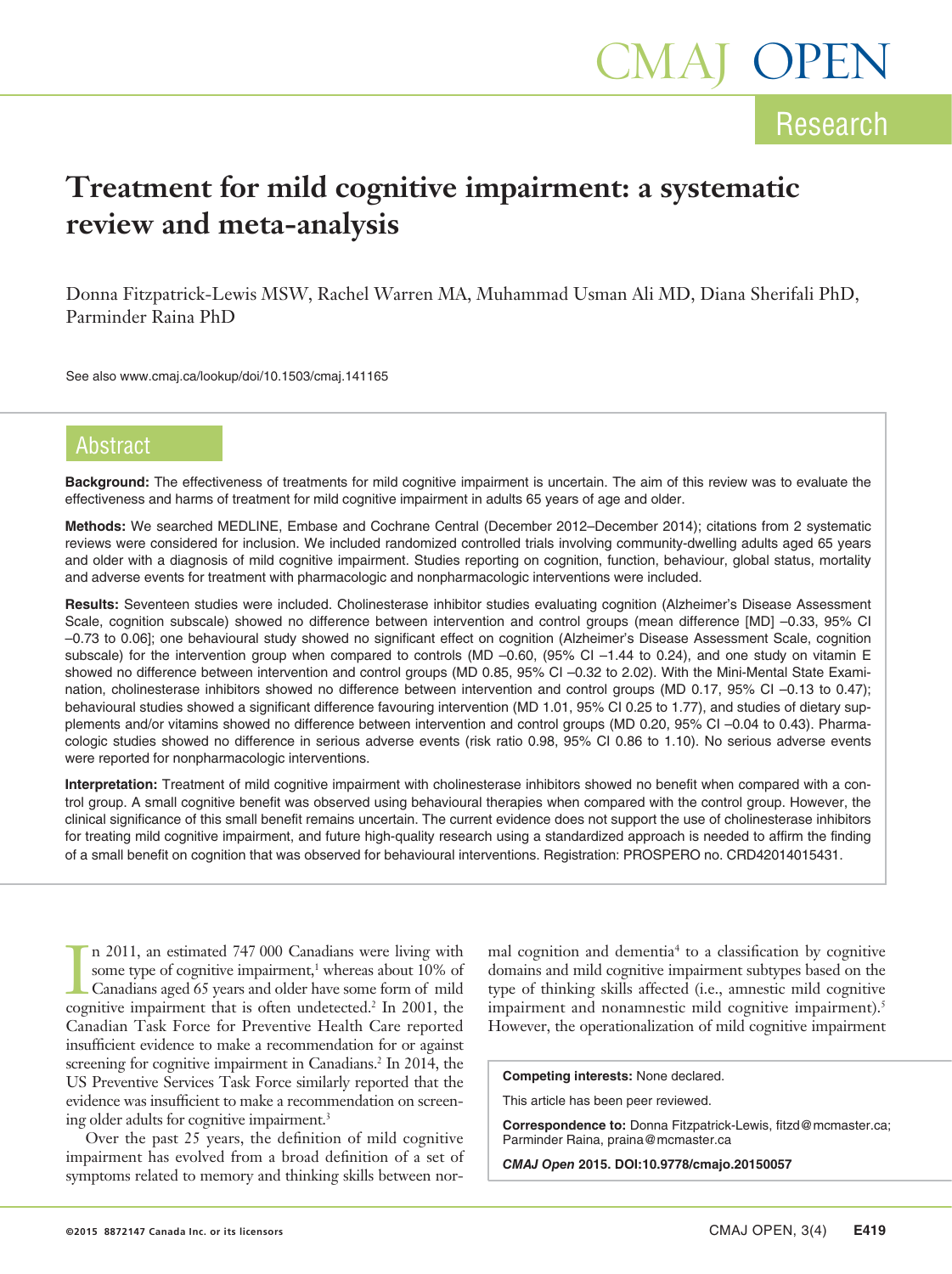# Research

definitions is challenging, with questions about the validity and existence of a condition of mild cognitive impairment rather than a set of symptoms.<sup>6</sup>

Treatment of cognitive impairment is also contentious. In 2013, the US Preventive Services Task Force review on screening for cognitive impairment evaluated both pharmacologic and nonpharmacologic interventions for the treatment of cognitive impairment and found evidence on the benefit of treating cognitive impairment, including mild to moderate dementia and Alzheimer disease. However, they reported a lack of clarity on the clinical importance of this evidence.<sup>7</sup> Another high-quality systematic review by Tricco and colleagues<sup>8</sup> evaluated the treatment of mild cognitive impairment specifically using pharmacologic treatments and concluded that the evidence did not support the use of cognitive enhancers for people with mild cognitive impairment. The aim of this review is to bridge the research gap by evaluating the safety and effectiveness of the pharmacologic and nonpharmacologic treatments available for mild cognitive impairment.

# **Methods**

This manuscript reports on selected outcomes; please see the full technical report (forthcoming at http://canadiantaskforce. ca) for full details. We have used similar methods in other publications (see http://canadiantaskforce.ca/). This systematic review adheres to the Preferred Reporting Items for Systematic Reviews and Meta-Analyses (PRISMA) checklist.<sup>9</sup>

#### **Key question 1**

Do pharmacologic or nonpharmacologic interventions for mild cognitive impairment in community-dwelling adults (≥ 65 yr of age) improve cognition (primary outcome), or function, behaviour, global status or mortality (secondary outcomes)?

# **Key question 2**

What are the serious adverse events, including hospitalization or death, of pharmacologic or nonpharmacologic interventions for mild cognitive impairment?

# **Search strategy**

Our search was based on the treatment search conducted by Lin and colleagues.7 Our librarian reviewed this search and found it comprehensive and of good quality. For our review, we narrowed the search by excluding the general terms for dementia and narrowing the focus of our search to mild cognitive impairment using the subject heading or text words for mild cognitive impairment. We searched MEDLINE, Embase and the Cochrane Central Register of Controlled Trials databases for the period December 2012 to December 2014 (Appendix 1, available at www.cmajopen.ca/content/3/4/E419/suppl/DC1). We updated this search in August 2015.

# **Eligibility criteria**

We included English or French language studies involving community-dwelling adults aged 65 years and older with a diagnosis of mild cognitive impairment (however it was defined). We included randomized controlled trials (RCTs) of pharmacologic and nonpharmacologic treatments for mild cognitive impairment  $(≥ 6$  mo in duration for benefits studies; no restrictions on harms studies). Outcomes of interest were based on those selected by Tricco and colleagues:<sup>8</sup> cognition, measured by the Mini-Mental State Examination or Alzheimer's Disease Assessment Scale, cognition subscale; function, measured by the Alzheimer's Disease Cooperative Study activities of daily living inventory; behaviour, measured by the Neuropsychiatric Inventory; global status, measured by the Clinician's Intervention-based Impression of Change plus Caregiver; and mortality and serious adverse events.

#### **Study selection, data abstraction and quality assessment**

We screened the citations found through our search, as well as citations from the systematic review by Lin and colleagues<sup>7</sup> and the systematic review by Tricco and colleagues.8 Titles and abstracts were reviewed in duplicate; articles marked for inclusion by either team member went on to full-text relevance testing. Full-text screening was completed independently by 2 team members, with consensus required for inclusion or exclusion.

One team member completed full data extraction and an assessment of risk of bias using the Cochrane risk-of-bias tool,<sup>10</sup> and a second team member verified all data. Conflicts were resolved through discussion or by a third team member. For the outcomes of cognition and serious adverse events, we evaluated the quality of the body of evidence using the Grading of Recommendation, Assessment, Development and Evaluations (GRADE) method using GRADEPro software (version 3.6 for Windows, available at http://ims.cochrane.org/revman/other -resources/gradepro/download). 11

# **Data synthesis**

For continuous outcomes, we used change from baseline to immediate posttreatment data, and extracted data were metaanalyzed when appropriate. We used the random effects models with inverse variance method to generate the summary measures of effect in the form of mean difference (MD).<sup>12</sup> For studies that did not report standard deviation (SD), we calculated this value from the reported standard error (SE) of the mean, or from the 95% confidence intervals (CIs) using equations provided in the *Cochrane handbook for systematic reviews of interventions*. 13 For studies that provided neither SD nor SE for the follow-up data, we imputed the SD from the baseline values or other included studies using recommended methods.<sup>14</sup> We employed the Cochran's  $Q$  test ( $\alpha$  = 0.05) to detect statistical heterogeneity and the  $I<sup>2</sup>$  statistic to quantify the magnitude of statistical heterogeneity between studies (where  $I^2$  > 50% and  $I^2$  > 75% represented moderate and substantial heterogeneity, respectively).

# **Results**

We screened 566 unique citations and included 17 studies (Figure 1).15 Twelve RCTs answered the question of benefits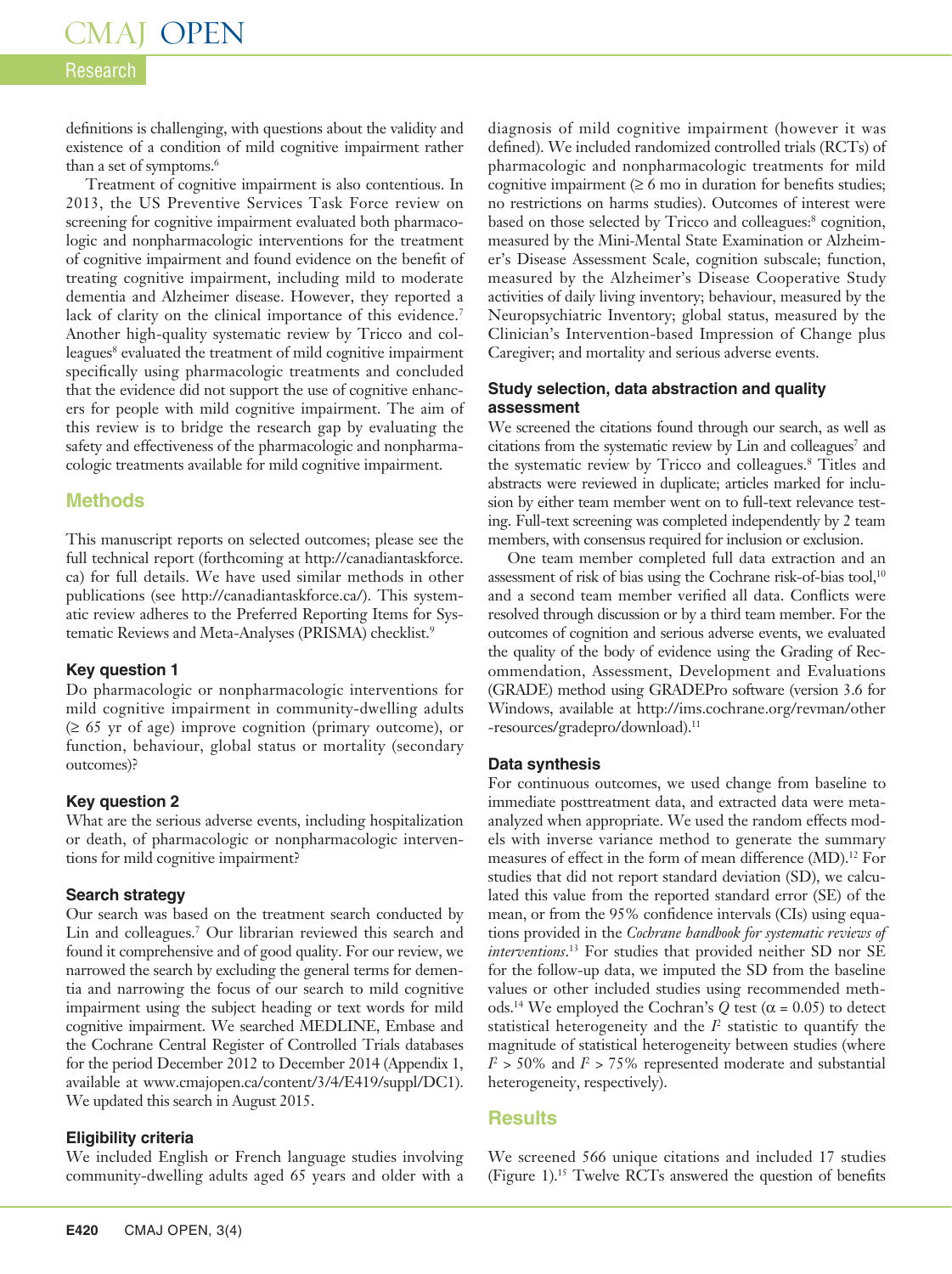of treatment for mild cognitive impairment (Table 1; Table S1, available in Appendix 2 at www.cmajopen.ca/content/3/4/ E419/suppl/DC1),<sup>16–27</sup> and 11 answered the question on harms of treatment for mild cognitive impairment.16,17,20,24,25,27–32 Riskof-bias ratings are provided in Table 2.

#### **Benefits of treatment**

Four pharmacologic studies evaluating the effect of cholinesterase inhibitors were identified: 1 study examined rivastigmine  $(3-12 \text{ mg/d})$ ,<sup>16</sup> 1 study examined galantamine  $(8-12 \text{ mg/d})^{17}$  and 2 studies examined donepezil  $(10 \text{ mg/d})^{24,27}$ These studies took place primarily in Canada and the United States, although 1 study<sup>16</sup> took place across 14 countries. Five studies focused on behavioural interventions:18–21,25 3 on exercise interventions,18,20,25 1 on holistic cognitive rehabilitation;19 and 1 on a multimodal intervention with stimulation and cognitive training.21 These studies took place in Japan, Greece, China and Argentina. Four studies evaluated the benefits of



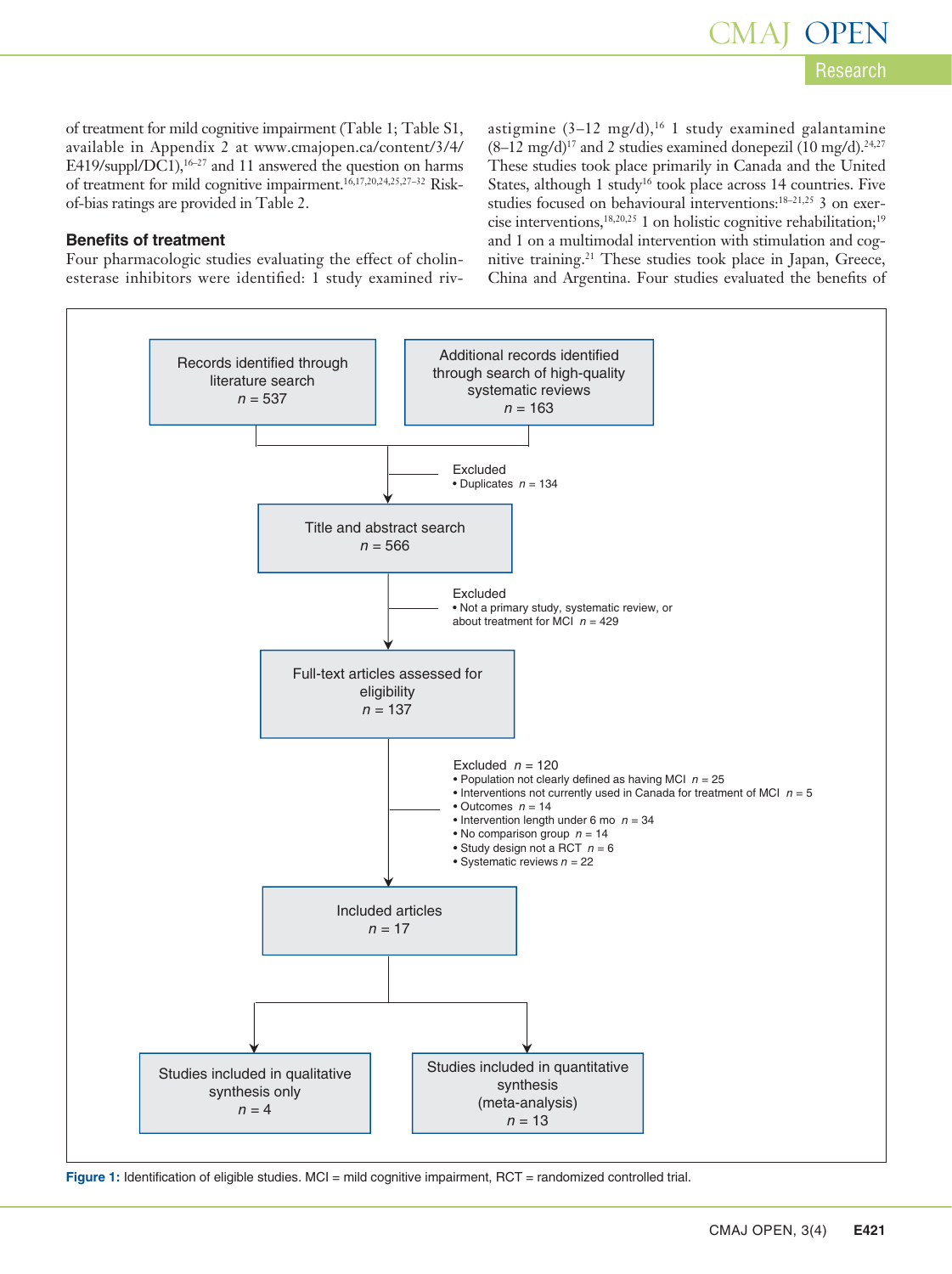# Research

dietary supplements or vitamins.<sup>22,23,26,27</sup> Two studies evaluated the effects of vitamin E (one using 2000 IU in combination with a multivitamin that contained 15 IU vitamin E taken daily<sup>27</sup> and the other using 300 mg in combination with 400 mg of vitamin C taken daily23). One study evaluated a

combination of docosahexaenoic (1.3 g) and eicosapentaenoic acid (0.45 mg) taken daily<sup>22</sup> and another evaluated vitamin B (0.8 mg folic acid, 0.5 mg vitamin B12 and 20 mg vitamin B6) taken daily.<sup>26</sup> These studies took place in the US and Canada, Malaysia, Iran and the UK.

|                               | Table 1: Characteristics of the included studies                                                                                            |                                                                                                                                                                                                                                                                                                                                                              |                               |
|-------------------------------|---------------------------------------------------------------------------------------------------------------------------------------------|--------------------------------------------------------------------------------------------------------------------------------------------------------------------------------------------------------------------------------------------------------------------------------------------------------------------------------------------------------------|-------------------------------|
| Study                         | No. of participants                                                                                                                         | Intervention                                                                                                                                                                                                                                                                                                                                                 | Follow-up                     |
| de Jager et al. <sup>26</sup> | $N = 271$<br>Intervention: $n = 138$<br>Control: $n = 133$                                                                                  | Daily dose of TrioBe Plus W containing folic acid (0.8 mg),<br>cyanocobalamin (0.5 mg) and pyridoxine HCI (20 mg) for 24 mo                                                                                                                                                                                                                                  | Immediate<br>postintervention |
| Doody et al. <sup>24</sup>    | $N = 821$<br>Intervention: $n = 409$<br>Control: $n = 41$                                                                                   | Donepezil (5 mg/day for 6 wk, 10 mg/day for 42 wk); total<br>duration of interview was 48 wk                                                                                                                                                                                                                                                                 | Immediate<br>postintervention |
| Feldman et al. <sup>16</sup>  | $N = 1018$<br>Intervention: $n = 508$<br>Control: $n = 510$                                                                                 | Rivastigmine (3–12 mg daily) for up to 48 mo                                                                                                                                                                                                                                                                                                                 | Immediate<br>postintervention |
| Lee et al. $^{22}$            | $N = 36$<br>Intervention: $n = 18$<br>Control: $n = 18$                                                                                     | Three 1-g soft gelatine capsules each day, each containing<br>docosahexaenoic acid (DHA, 430 mg) and eicosapentaenoic<br>acid (EPA, 150 mg); total dosage for the fish oil group was about<br>1.3 g DHA and 0.45 mg EPA daily for 12 mo                                                                                                                      | Immediate<br>postintervention |
| Naeini et al. <sup>23</sup>   | $N = 256$<br>Intervention: $n = 127$<br>Control: $n = 129$                                                                                  | Vitamin E (300 mg daily) plus vitamin C (400 mg daily) for<br>$12 \text{ mo}$                                                                                                                                                                                                                                                                                | Immediate<br>postintervention |
| Petersen et al. <sup>27</sup> | $N = 769$<br>Intervention 1: $n =$<br>253<br>Intervention 2: $n =$<br>257<br>Control: $n = 259$                                             | Intervention 1 (donepezil, placebo Vitamin E and multivitamin):<br>initial dose of 5 mg daily; increased to 10 mg daily after 6 wk for<br>36 mo<br>Intervention 2 (vitamin E, placebo donepezil, multivitamin):<br>initial dose of vitamin E of 1000 IU daily; increased to 2000 IU<br>daily after 6 wk for 36 mo                                            | Immediate<br>postintervention |
| Rojas et al. <sup>21</sup>    | $N = 46$<br>Intervention: $n = 24$<br>Control: $n = 22$                                                                                     | Cognitive stimulation training sessions and cognitive training<br>delivered by two experienced neurophysiologists in 2 weekly<br>group (4-5 participants) sessions of 120 min at hospital-based<br>outpatient memory clinics over 6 mo                                                                                                                       | 6 mo                          |
| Suzuki et al. <sup>18</sup>   | $N = 50$<br>Intervention: $n = 25$<br>Control: $n = 25$                                                                                     | Multicomponent exercise group under the supervision of<br>physiotherapists for 90 min/d, 2 d/wk, for a total of 80 times over<br>$12 \text{ mo}$                                                                                                                                                                                                             | Immediate<br>postintervention |
| Suzuki et al. <sup>25</sup>   | $N = 100$<br>Intervention: $n = 50$<br>Control: $n = 50$                                                                                    | Six-month, multicomponent exercise program including biweekly<br>90-min sessions involving aerobic exercise, muscle strength<br>training, postural balance retraining, and dual-task training, and<br>focus on promoting exercise and behaviour change                                                                                                       | Immediate<br>postintervention |
| Tsolaki et al. <sup>19</sup>  | $N = 196$<br>Intervention: $n = 1, 22$<br>Control: $n = 79$                                                                                 | Therapeutic Techniques of nPhTh: holistic approach including<br>cognitive training, cognitive stimulation and psychotherapeutic<br>techniques for 6 mo                                                                                                                                                                                                       | Immediate<br>postintervention |
| Wei et al. <sup>20</sup>      | $N = 60$<br>Intervention: $n = 30$<br>Control: $n = 30$                                                                                     | Two groups (15 participants per group) exercised under the<br>supervision of trained nurses for 30 min/d, 5 d/wk, for a total of<br>120 times over 6 mo                                                                                                                                                                                                      | Immediate<br>postintervention |
| Winblad et al. <sup>17</sup>  | Study 1: $N = 990$<br>Intervention: $n = 494$<br>Control: $n = 496$<br>Study 2: $N = 1058$<br>Intervention: $n = 532$<br>Control: $n = 526$ | Galantamine was administered at 4 mg twice daily for 1 mo,<br>then 8 mg twice daily for 1 mo; If well-tolerated, the dosage<br>would be titrated to 12 mg twice daily but would be lowered<br>back to 8 mg twice daily after 1 mo if necessary; the dosage<br>selected at month 3 (8 or 12 mg twice daily) was fixed for the<br>remainder of the 24-mo study | Immediate<br>postintervention |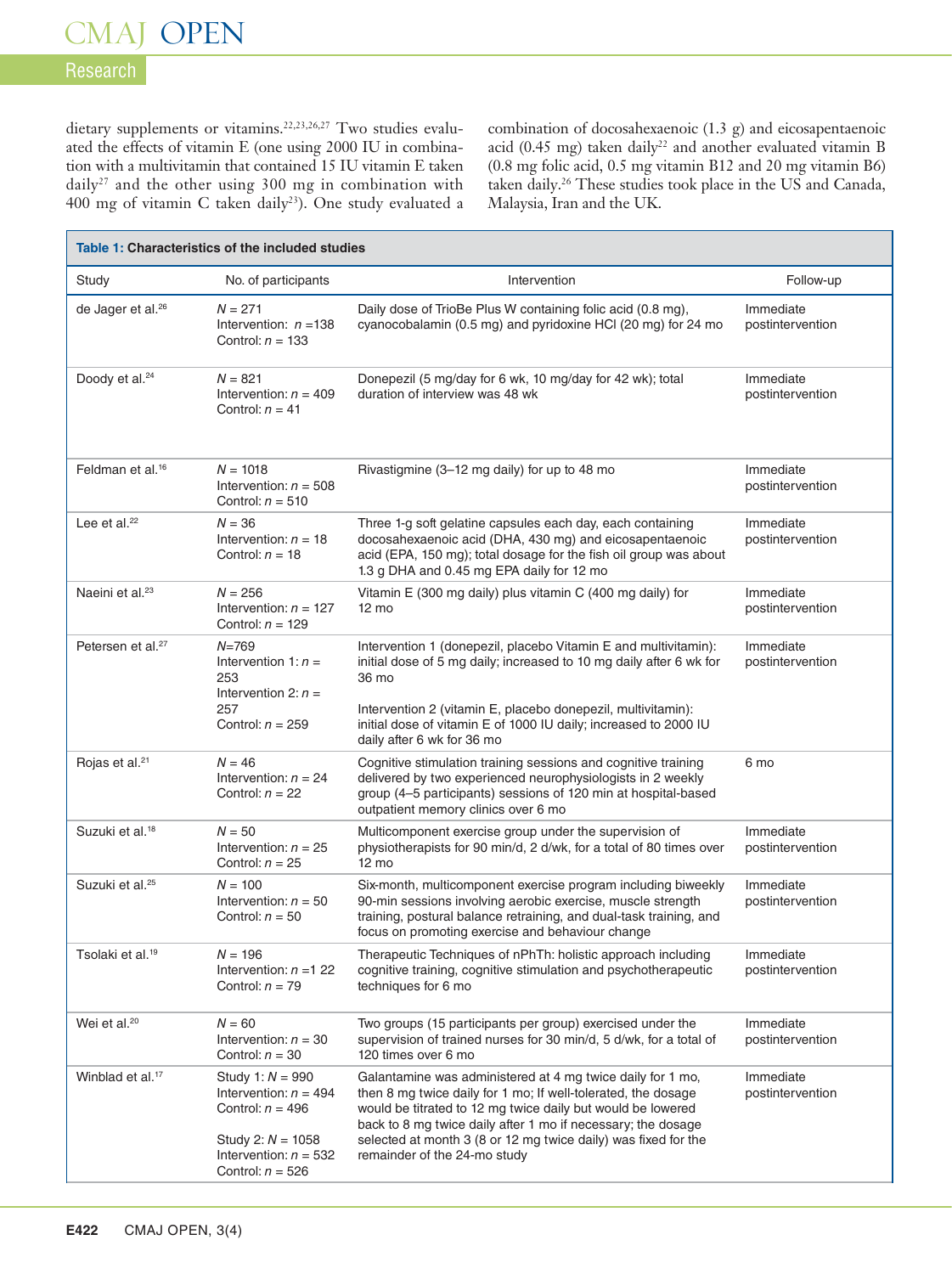#### **Cognition**

The quality of this body of evidence was graded low to moderate (Appendix 3, available at www.cmajopen.ca/content/ 3/4/E419/suppl/DC1).

#### Alzheimer's Disease Assessment Scale, cognition subscale

We used the data from the 4 pharmacologic studies involving donepezil, rivastigmine and galantamine,<sup>16,17,24,27</sup> which had a total of 2078 participants in the intervention groups and 2110 in the control groups. The pooled-effect estimate showed no difference between intervention and control groups (MD –0.33, 95% CI –0.73 to 0.06; Figure 2). The test for subgroup difference across 3 pharmacologic intervention types was also nonsignificant ( $p = 0.55$ ), with no intervention type showing significant difference in effect when compared with controls (Figure 2). One study using behavioural interventions (multicomponent exercise) and the effect estimate showed no difference between the intervention and control groups (MD –0.60, 95% CI –1.44 to 0.24; Figure S1 in Appendix 4, available at www.cmajopen.ca/content/3/4/E419/suppl/DC1).17

One study involving vitamin E (2000 IU) in combination with a multivitamin (containing 15 IU vitamin E) taken daily showed an effect estimate of no difference between intervention and control groups (MD 0.85, 95% CI –0.32 to 2.02; Figure S2 in Appendix 4).<sup>27</sup>

#### Mini-Mental State Examination

We used the data from 3 of the pharmacologic studies (2 involving donepezil and 1 involving rivastigmine),<sup>16,24,27</sup> which included a total of 1140 participants in the intervention groups and 1147 in the control groups. The pooled effect estimate showed no difference between the intervention and control groups (MD 0.17, 95% CI –0.13 to 0.47; Figure 3). The test for subgroup difference across 2 pharmacologic intervention types was also nonsignificant ( $p = 0.65$ ), with no intervention type showing significant difference in effect when compared with controls (Figure 3).

Five studies focused on behavioural interventions (3 involving multicomponent exercise programs and 2 involving cognitive training and rehabilitation).18–21,23 The pooled effect estimate showed a significant difference favouring intervention when compared with controls (MD 1.01, 95% CI 0.25 to 1.77; Figure  $\overline{S3}$  in Appendix 4). Three of these studies (2) involving cognitive training and rehabilitation and 1 involving handball training exercise) showed a significant difference in effect favouring intervention when compared with controls (Figure S3 in Appendix 4). $19-21$ 

Four studies evaluated the benefits of the use of dietary supplements or vitamins for mild cognitive impairment when compared with placebo.22,23,26,27 Two of the studies evaluated the effects of vitamin E (1 study involved 2000 IU in combination with a multivitamin containing 15 IU vitamin E taken daily<sup>27</sup> and the other involved 300 mg in combination with 400 mg of vitamin C taken daily<sup>23</sup>). One study evaluated a combination of docosahexaenoic (1.3 g) and eicosapentaenoic acid (0.45 mg) taken daily<sup>22</sup> and another evaluated vitamin B (0.8 mg folic acid, 0.5 mg vitamin B12 and 20 mg vitamin B6) taken daily.26 All 4 studies measured cognition using the Mini-Mental State Examination, and the pooled effect estimate

| Study                            | Sequence<br>generation | Allocation<br>concealment | <b>Blinding</b> | Incomplete<br>outcome data | Selective<br>reporting | Other        | Overall |
|----------------------------------|------------------------|---------------------------|-----------------|----------------------------|------------------------|--------------|---------|
| Doody et al. <sup>24</sup>       |                        | L                         |                 | L                          |                        | H            | L       |
| Feldman et al. <sup>16</sup>     |                        | L                         |                 | H                          |                        | H            | U       |
| Petersen et al. <sup>27</sup>    | $\cup$                 | U                         |                 | L                          |                        | L            | U       |
| Salloway et al. <sup>28</sup>    | $\cup$                 | U                         |                 | H                          |                        | H            | U       |
| Winblad et al. <sup>17</sup>     | U                      | U                         |                 | L                          |                        | H            | U       |
| Suzuki et al. <sup>18</sup>      | U                      | U                         |                 | L                          |                        | H            | U       |
| Tsai et al. <sup>29</sup>        |                        | U                         |                 | L                          |                        | H            | U       |
| de Jager et al. <sup>26</sup>    |                        | L                         | L               | L                          |                        | U            | L       |
| Tsolaki et al. <sup>19</sup>     | U                      | U                         | U               | L                          |                        | $\mathbf{L}$ | U       |
| van Uffelen et al. <sup>30</sup> | L                      | L                         | L               | L                          |                        | H            | L       |
| Wei et al. <sup>20</sup>         | U                      | U                         | H               | U                          |                        | U            | U       |
| Suzuki et al. <sup>25</sup>      |                        | L                         | L               | L                          |                        | L            | L       |
| Rojas et al. <sup>21</sup>       | U                      | U                         | L               | H                          |                        | H            | U       |
| Lee et al. <sup>22</sup>         | L                      | U                         | L               | L                          | L                      | H            | U       |
| Naeini et al. <sup>23</sup>      | U                      | U                         | L               | L                          | L                      |              | U       |
| Rondanelli et al. <sup>31</sup>  | $\cup$                 | U                         | L               | L                          |                        | H            | U       |
| Yakoot et al. <sup>32</sup>      |                        | L                         |                 | L                          |                        | H            | L       |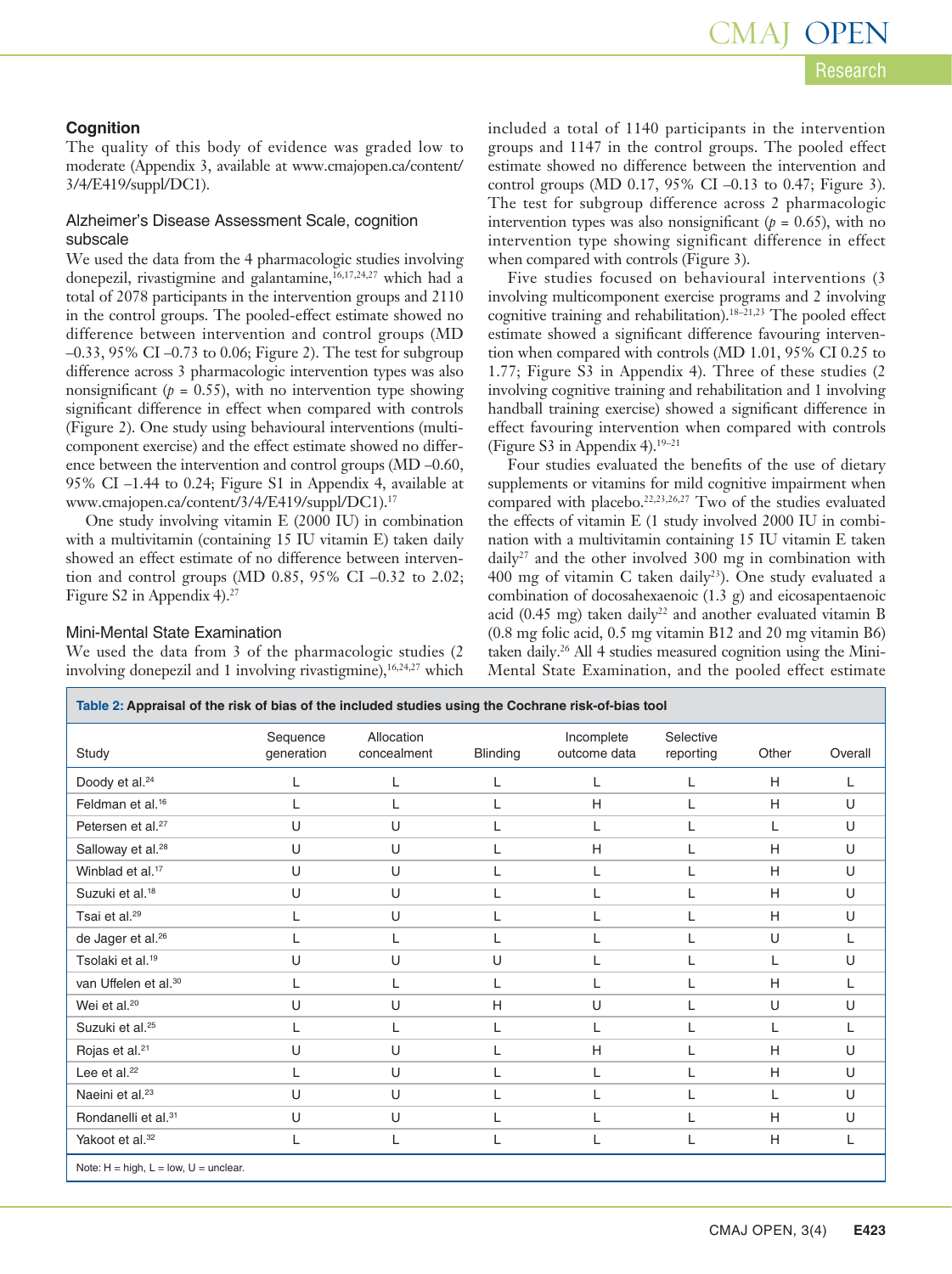# Research

 $\Gamma$ 

|                                            |        | <b>Intervention</b> |                 |                   | Control   |                 |                                | <b>Favours Favours</b><br>intervention control |
|--------------------------------------------|--------|---------------------|-----------------|-------------------|-----------|-----------------|--------------------------------|------------------------------------------------|
| Study or subgroup                          | Mean   |                     | SD Total        | Mean              |           | <b>SD</b> Total | MD (95% CI)                    |                                                |
| Donepezil, 10 mg/day                       |        |                     |                 |                   |           |                 |                                |                                                |
| Doody et al. <sup>24</sup>                 | $-1$   |                     | 4.667 379       | $-0.13$ 4.637 378 |           |                 | $-0.87$ ( $-1.53$ to $-0.21$ ) |                                                |
| Petersen et al. <sup>27</sup>              |        | 3.68 5.95           | 253             |                   | 3.74 6.97 | 259             | $-0.06$ ( $-1.18$ to 1.06)     |                                                |
| Subtotal (95% CI)                          |        |                     | 632             |                   |           | 637             | $-0.60$ ( $-1.35$ to 0.15)     |                                                |
| Heterogeneity: $l^2 = 33\%$                |        |                     |                 |                   |           |                 |                                |                                                |
| Rivastigmine, 3-12 mg/day                  |        |                     |                 |                   |           |                 |                                |                                                |
| Feldman <sup>16</sup>                      | $-1.8$ | 6.4                 | 508             | $-1.8$            | 6.6       | 510             | $0.00$ (-0.80 to 0.80)         |                                                |
| Subtotal (95% CI)                          |        |                     | 508             |                   |           | 510             | $0.00$ (-0.80 to 0.80)         |                                                |
| Heterogeneity: Not applicable              |        |                     |                 |                   |           |                 |                                |                                                |
| Galantamine, 16-24 mg/day                  |        |                     |                 |                   |           |                 |                                |                                                |
| Winblad et al. <sup>17</sup> study 1       |        | $-1.2$ 6.08 437     |                 | $-0.7$            | 6.17      | 453             | $-0.50$ ( $-1.30$ to 0.30)     |                                                |
| Winblad et al. <sup>17</sup> study 2       |        |                     | $-0.6$ 6.54 501 | $-0.7$            | 6.85      | 510             | $0.10$ (-0.73 to 0.93)         |                                                |
| Subtotal (95% CI)                          |        |                     | 938             |                   |           | 963             | $-0.21$ ( $-0.79$ to 0.38)     |                                                |
| Heterogeneity: $l^2 = 4\%$                 |        |                     |                 |                   |           |                 |                                |                                                |
| <b>Total (95% CI)</b>                      |        |                     | 2078            |                   |           | 2110            | $-0.33$ ( $-0.73$ to 0.06)     |                                                |
| Heterogeneity: $l^2 = 14\%$                |        |                     |                 |                   |           |                 |                                |                                                |
| Test for subgroup differences: $l^2 = 0\%$ |        |                     |                 |                   |           |                 |                                | $-2$<br>$\mathfrak{p}$<br>$\Omega$<br>-4       |
|                                            |        |                     |                 |                   |           |                 |                                | <b>MD (95% CI)</b>                             |

٦

Ĕ

Figure 2: Effects of cholinesterase inhibitors on patient cognition as assessed by the Alzheimer's Disease Assessment Scale, cognition subscale. CI = confidence interval, MD = mean difference.

|                                                    |                  | Intervention  |            |              | <b>Control</b> |                       |                                                                    |    | <b>Favours Favours</b><br>control intervention |
|----------------------------------------------------|------------------|---------------|------------|--------------|----------------|-----------------------|--------------------------------------------------------------------|----|------------------------------------------------|
| Study or subgroup                                  | Mean SD Total    |               |            | Mean         |                | <b>SD Total</b>       | <b>MD (95% CI)</b>                                                 |    |                                                |
| Donepezil, 10 mg/day                               |                  |               |            |              |                |                       |                                                                    |    |                                                |
| Doody et al. <sup>24</sup>                         |                  | 0.1 3.894 379 |            |              |                | 0 3.888 378           | $0.10$ (-0.45 to 0.65)                                             |    |                                                |
| Petersen et al. <sup>27</sup><br>Subtotal (95% CI) | $-2.31$ 3.72 253 |               | 632        | $-2.75$ 4.04 |                | 259<br>637            | $0.44 (-0.23 \text{ to } 1.11)$<br>$0.24 (-0.19 \text{ to } 0.67)$ |    | ┿╍                                             |
| Heterogeneity: $l^2 = 0\%$                         |                  |               |            |              |                |                       |                                                                    |    |                                                |
| Rivastigmine, 3-12 mg/day                          |                  |               |            |              |                |                       |                                                                    |    |                                                |
| Feldman et al. <sup>16</sup><br>Subtotal (95% CI)  |                  | $-1.3$ 3.3    | 508<br>508 |              |                | $-1.4$ 3.6 510<br>510 | $0.10$ (-0.32 to 0.52)<br>$0.10$ (-0.32 to 0.52)                   |    |                                                |
| Heterogeneity: Not applicable                      |                  |               |            |              |                |                       |                                                                    |    |                                                |
| <b>Total (95% CI)</b>                              |                  |               | 1140       |              |                | 1147                  | $0.17$ (-0.13 to 0.47)                                             |    |                                                |
| Heterogeneity: $l^2 = 0\%$                         |                  |               |            |              |                |                       |                                                                    | -2 | 2                                              |
| Test for subgroup differences: $l^2 = 0\%$         |                  |               |            |              |                |                       |                                                                    |    |                                                |

**Figure 3:** Effects of cholinesterase inhibitors on patient cognition as assessed by the Mini-Mental State Examination. CI = confidence interval,  $MD =$  mean difference.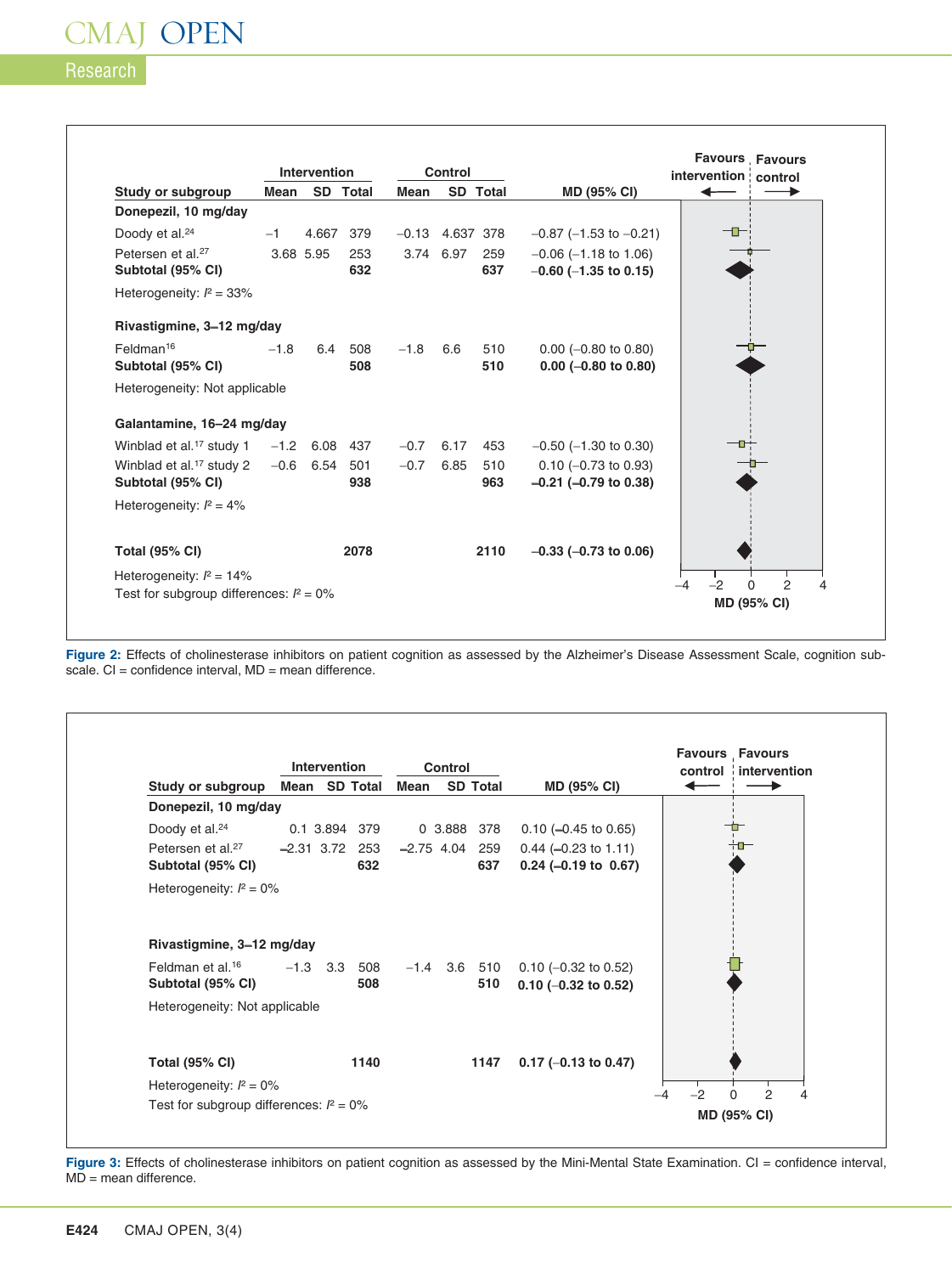showed no difference between the intervention and control groups (MD 0.20, 95% CI –0.04 to 0.43; Figure S4 in Appendix 4). There was high heterogeneity across these studies in terms of both types of dietary supplements or vitamins and dosages.

#### **Secondary outcomes**

Two of the 4 pharmacologic studies reported behaviour using the Neuropsychiatric Inventory tool, and the pooled effect estimate showed no difference between the intervention and control groups (MD 0.12, 95% CI -0.93 to 1.17).<sup>16,24</sup>

One of the studies involving donepezil reported on the outcome of global status using the Clinician's Interventionbased Impression of Change plus Caregiver tool, and the effect estimate showed no difference between the intervention and control groups (MD 0.00, 95% CI -0.28 to 0.28).<sup>24</sup>

The 3 pharmacologic studies investigating the effects of donepezil,<sup>27</sup> rivastigmine<sup>16</sup> and galantamine<sup>17</sup> reported on function using the Alzheimer's Disease Cooperative Study activities of daily living inventory tool, and the pooled effect estimate showed no difference between the intervention and control groups (MD 0.20, 95% CI –0.28 to 0.69).

The study evaluating the effect of vitamin E (2000 IU) in combination with a multivitamin (containing 15 IU vitamin E) taken daily reported on function using the Alzheimer's Disease Cooperative Study activities of daily living inventory tool, and the effect estimate showed no difference between intervention and control groups (MD 0.76, 95% CI –0.77 to  $2.29$ ).<sup>27</sup>

#### **Serious adverse events**

For the outcome of serious adverse events, the quality of the body of evidence was low (Appendix 3; Figure 4). No studies reported on death.

Five studies evaluated serious adverse events that occurred as a result of pharmacologic treatments: 3 involved donepezil  $(10 \text{ mg/d})$ ,<sup>24,27,28</sup> 1 involved rivastigamine  $(3-12 \text{ mg/d})^{16}$  and 1 involved galantamine  $(8-16 \text{ mg/d})$ .<sup>17</sup> The pooled effect estimate showed no difference in serious adverse events for intervention, when compared with control groups (risk ratio 0.98, 95% CI 0.86 to 1.10).

Four studies reported no serious adverse events as a result of behavioural interventions.20,25,29,30 All 4 studies focused on exercise interventions.

Three studies reported no serious adverse events as a result of using dietary supplements or vitamins.27,31,32 One study evaluated 2 daily doses of capsules containing docosahexaenoic (720 mg), eicosapentaenoic acid (286 mg), vitamin E (16 mg), soy phospholipids (160 mg), tryptophan (95 mg) and melatonin  $(5 \text{ mg})$ ;<sup>31</sup> 1 study evaluated a daily dose of vitamin

|                                            | Intervention        |      | <b>Control</b><br><b>Events Total</b> |          |                       | <b>Favours</b> | Favours<br>intervention control |
|--------------------------------------------|---------------------|------|---------------------------------------|----------|-----------------------|----------------|---------------------------------|
| Study or subgroup                          | <b>Events Total</b> |      |                                       |          | Risk ratio (95% CI)   |                |                                 |
| Donepezil, 10 mg/day                       |                     |      |                                       |          |                       |                |                                 |
| Doody et al. <sup>24</sup>                 | 48                  | 391  | 41                                    | 387      | 1.16 (0.78 to 1.71)   |                |                                 |
| Petersen et al. <sup>27</sup>              | $\overline{7}$      | 253  | 5                                     | 259      | 1.43 (0.47 to 4.46)   |                |                                 |
| Salloway et al. <sup>28</sup>              | 5                   | 133  | 6                                     | 137      | 0.86 (0.27 to 2.74)   |                |                                 |
| Subtotal (95% CI)                          |                     | 777  |                                       | 783      | 1.15 (0.81 to 1.64)   |                |                                 |
| Heterogeneity: $l^2 = 0\%$                 |                     |      |                                       |          |                       |                |                                 |
| Rivastigmine, 3-12 mg/day                  |                     |      |                                       |          |                       |                |                                 |
| Feldman et al. <sup>16</sup>               | 141                 | 505  | 155                                   | 509      | 0.92 (0.76 to 1.11)   |                |                                 |
| Subtotal (95% CI)                          |                     | 505  |                                       | 509      | $0.92$ (0.76 to 1.11) |                |                                 |
| Heterogeneity: Not applicable              |                     |      |                                       |          |                       |                |                                 |
| Galantamine, 16-24 mg/day                  |                     |      |                                       |          |                       |                |                                 |
| Winblad et al. <sup>17</sup>               | 192                 | 1026 |                                       | 194 1022 | $0.99$ (0.82 to 1.18) |                |                                 |
| Subtotal (95% CI)                          |                     | 1026 |                                       | 1022     | $0.99$ (0.82 to 1.18) |                |                                 |
| Heterogeneity: Not applicable              |                     |      |                                       |          |                       |                |                                 |
| <b>Total (95% CI)</b>                      |                     | 2308 |                                       | 2314     | 0.98 (0.86 to 1.10)   |                |                                 |
| Heterogeneity: $l^2 = 0\%$                 |                     |      |                                       |          |                       |                |                                 |
| Test for subgroup differences: $l^2 = 0\%$ |                     |      |                                       |          |                       | 0.5<br>0.2     | $\overline{2}$                  |
|                                            |                     |      |                                       |          |                       |                | Risk ratio (95% CI)             |

Figure 4: Serious adverse events associated with the use of cholinesterase inhibitors in patients with mild cognitive impairment. CI = confidence interval.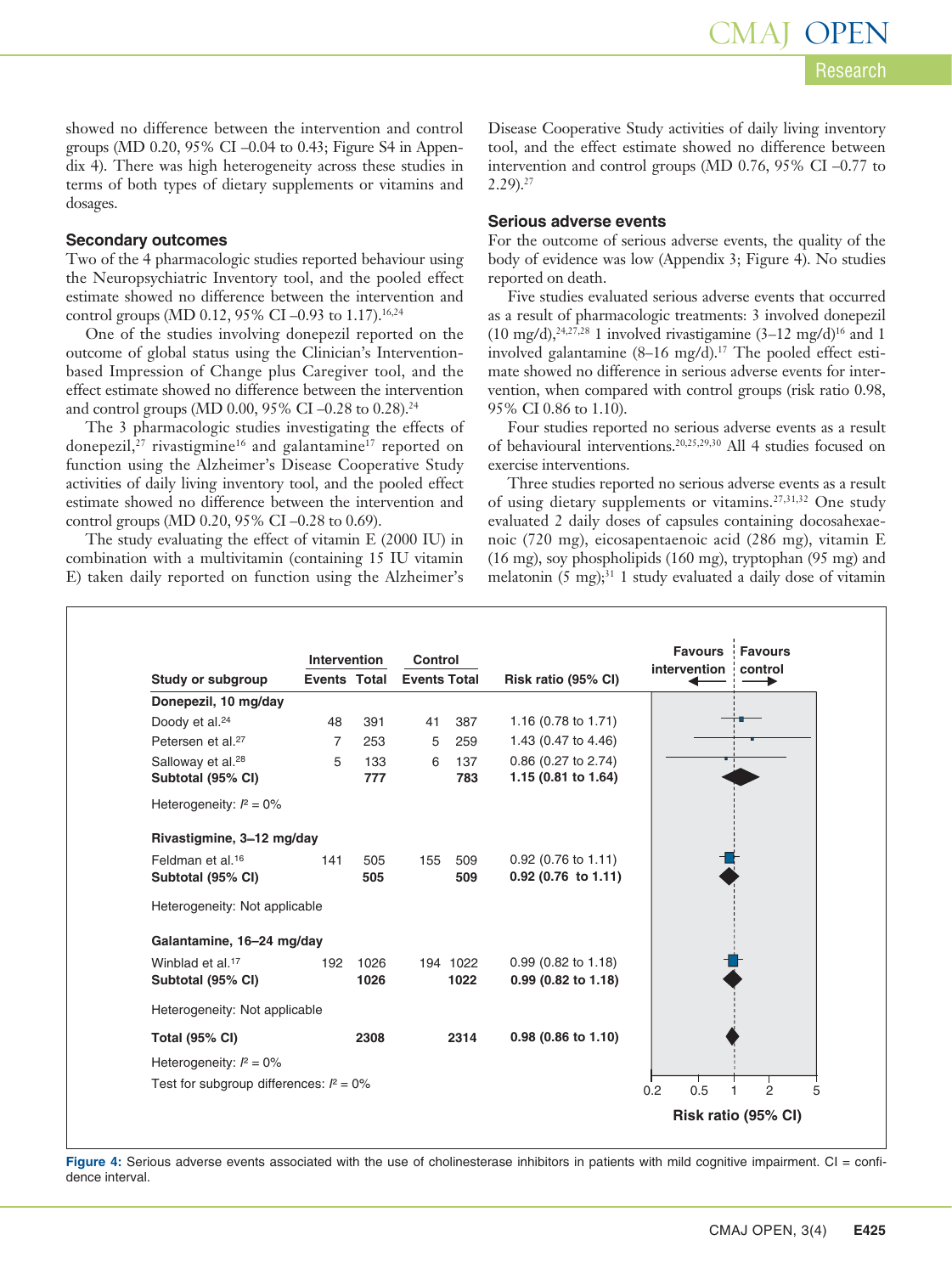# Research

E (2000 IU) in combination with a multivitamin (containing 15 IU vitamin  $E$ );<sup>27</sup> and 1 study evaluated the use of lyophilized royal jelly (750 mg) in combination with ginkgo biloba  $(120 \text{ mg})$  and panax ginseng  $(150 \text{ mg})$ .<sup>32</sup>

#### **Interpretation**

#### **Main findings**

We found no evidence of benefit from the pharmacologic treatment for mild cognitive impairment. We observed a small but significant benefit to cognition (as measured using the Mini-Mental State Examination) for nonpharmacologic treatments (i.e., multicomponent exercise programs, cogintiv etraining and rehabilitation) compared with the no-treatment control group.

#### **Explanation and comparison with other systematic reviews**

We evaluated the evidence for pharmacologic and nonpharmacological interventions for mild cognitive impairment, whereas the review by Lin and colleagues evaluated interventions for cognitive impairment and dementia.7 Unlike Lin and colleagues, who found a small benefit in treating all types of cognitive impairment, our review did not find a benefit with pharmacotherapy for mild cognitive impairment, suggesting that the benefit of treatment for cognitive impairment with pharmacotherapy may be primarily for those with more severe types of impairment. This is consistent with earlier reviews that found no benefit for the treatment of mild cognitive impairment with cholinesterase inhibitors.<sup>8,33</sup> Finally, our review builds on the recent meta-analysis by Tricco and colleagues,<sup>8</sup> which examined the benefit of pharmacotherapy in mild cognitive impairment. Our review adds to the literature by including nonpharmacologic interventions that appear to have small but uncertain benefits for community-dwelling older adults with mild cognitive impairment.

#### **Limitations**

Although our search was comprehensive, it is possible that we could have missed potentially relevant studies published in a language other than English or French. The population of interest was adults aged 65 years and older with a diagnosis of mild cognitive impairment. This represents a diverse patient population, and the inclusion criteria (i.e., the definition of mild cognitive impairment applied) may have differed among studies. Finally, there were insufficient studies reporting outcomes of interest to assess publication bias.

In this review, 7 pharmacologic studies used 2 different outcome tools (Alzheimer's Disease Assessment Scale, cognition subscale, and Mini-Mental State Examination) to assess the impact on cognition, which limited the ability to make comparisons across studies.

#### **Conclusion and implications for practice and future research**

Cognitive impairment is a growing concern because of aging populations worldwide. This review adds to the body of evidence related to treating mild cognitive impairment. This review found no evidence for the benefit of pharmacologic interventions, including cholinesterase inhibitors, in the treatment for mild cognitive impairment on any relevant outcomes and does not support their use. and small benefits in cognition for nonpharmacologic interventions. The current evidence showed a small benefit in cognition for behavioural interventions; however, the clinical significance of this small benefit remains uncertain, and future high-quality research using a standardized approach is needed to affirm these findings.

#### **References**

- 1. Dementia numbers in Canada. Toronto: Alzheimer Society Canada; 2015. Available: www.alzheimer.ca/en/About-dementia/What-is-dementia/Dementia -numbers (accessed 2015 Nov. 10).
- 2. Anderson N, Murphy K, Troyer A. *Living with mild cognitive impairment: a guide to maximizing brain health and reducing risk of dementia*. Toronto: Baycrest Health Sciences; 2015. Available: www.baycrest.org/about/publications/healthcare -professionals/living-with-mci/ (accessed 2015 Apr. 13).
- 3. Moyer VA; U.S. Preventive Services Task Force. Screening for cognitive impairment in older adults: U.S. Preventive Services Task Force recommendation statement. *Ann Intern Med* 2014;160:791-7.
- 4. Reisberg B, Ferris SH, de Leon MJ, et al. Stage-specific behavioral, cognitive, and in vivo changes in community residing subjects with age-associated memory impairment and primary degenerative dementia of the Alzheimer type. *Drug Develop Res* 1988;15:101-14.
- 5. Ganguli M, Snitz BE, Saxton JA, et al. Outcomes of mild cognitive impairment by definition: a population study. *Arch Neurol* 2011;68:761-7.
- 6. Golomb J, Kluger A, Ferris SH. Mild cognitive impairment: historical development and summary of research. *Dialogues Clin Neurosci* 2004;6:351-67.
- 7. Lin JS, O'Connor E, Rossom RC, et al. Screening for cognitive impairment in older adults: an evidence update for the U.S. Preventive Services Task Force. Rockville (MD): Quality Agency for Healthcare Research; 2013.
- 8. Tricco AC, Soobiah C, Berliner S, et al. Efficacy and safety of cognitive enhancers for patients with mild cognitive impairment: a systematic review and meta-analysis. *CMAJ* 2013;185:1393-401.
- 9. Shamseer L, Moher D, Clarke M, et al. Preferred reporting items for systematic review and meta-analysis protocols (PRISMA-P): elaboration and explanation. *BMJ* 2015:349:g7647.
- 10. Higgins JPT, Altman DG, Sterne JAC, et al. Assessing risk of bias in included studies*.* In: Higgins JPT, Green S., editors. *Cochrane handbook for systematic reviews of interventions*, version 5.1.0 [updated March 2011]. London (UK): The Cochrane Collaboration; 2011.
- 11. GRADE Working Group. Available: www.gradeworkinggroup.org/ (accessed 2015 Nov. 10).
- 12. DerSimonian R, Laird N. Meta-analysis in clinical trials. *Control Clin Trials* 1986;7:177-88.
- 13. *Cochrane handbook for systematic reviews of interventions*, version 5.1.0 [updated March 2011]. London (UK): The Cochrane Collaboration; 2011.
- 14. Deeks JJ, Higgins JP, Altman DG; The Cochrane Statistical Methods Group, editors. Chapter 16: Special topics in statistics*.* In: *Cochrane handbook for systematic reviews of interventions*, version 5.1.0 [updated March 2011]. London (UK): The Cochrane Collaboration; 2011.
- 15. Moher D, Liberati A, Tetzlaff J, et al. Preferred Reporting Items for Systematic reviews and Meta-analyses: the PRISMA statement. *Open Med* 2009; 3:e123-30.
- 16. Feldman HH, Ferris S, Winblad B, et al. Effect of rivastigmine on delay to diagnosis of Alzheimer's disease from mild cognitive impairment: the InDDEx study. *Lancet Neurol* 2007;6:501-12.
- 17. Winblad B, Gauthier S, Scinto L, et al. Safety and efficacy of galantamine in subjects with mild cognitive impairment. *Neurology* 2008;70:2024-35.
- 18. Suzuki T, Shimada H, Makizako H, et al. Effects of multicomponent exercise on cognitive function in older adults with amnestic mild cognitive impairment: a randomized controlled trial. *BMC Neurol* 2012;12:128.
- 19. Tsolaki M, Kounti F, Agogiatou C, et al. Effectiveness of nonpharmacological approaches in patients with mild cognitive impairment. *Neurodegener Dis* 2011; 8:138-45.
- 20. Wei XH, Ji LL. Effect of handball training on cognitive ability in elderly with mild cognitive impairment. *Neurosci Lett* 2014;566:98-101.
- 21. Rojas GJ, Villar V, Iturry M, et al. Efficacy of a cognitive intervention program in patients with mild cognitive impairment. *Int Psychogeriatr* 2013;25:825-31.
- 22. Lee LK, Shahar S, Chin A-V, et al. Docosahexaenoic acid-concentrated fish oil supplementation in subjects with mild cognitive impairment (MCI): a 12-month randomised, double-blind, placebo-controlled trial. *Psychopharmacology (Berl)* 2013;225:605-12.
- 23. Naeini AM, Elmadfa I, Djazayery A, et al. The effect of antioxidant vitamins